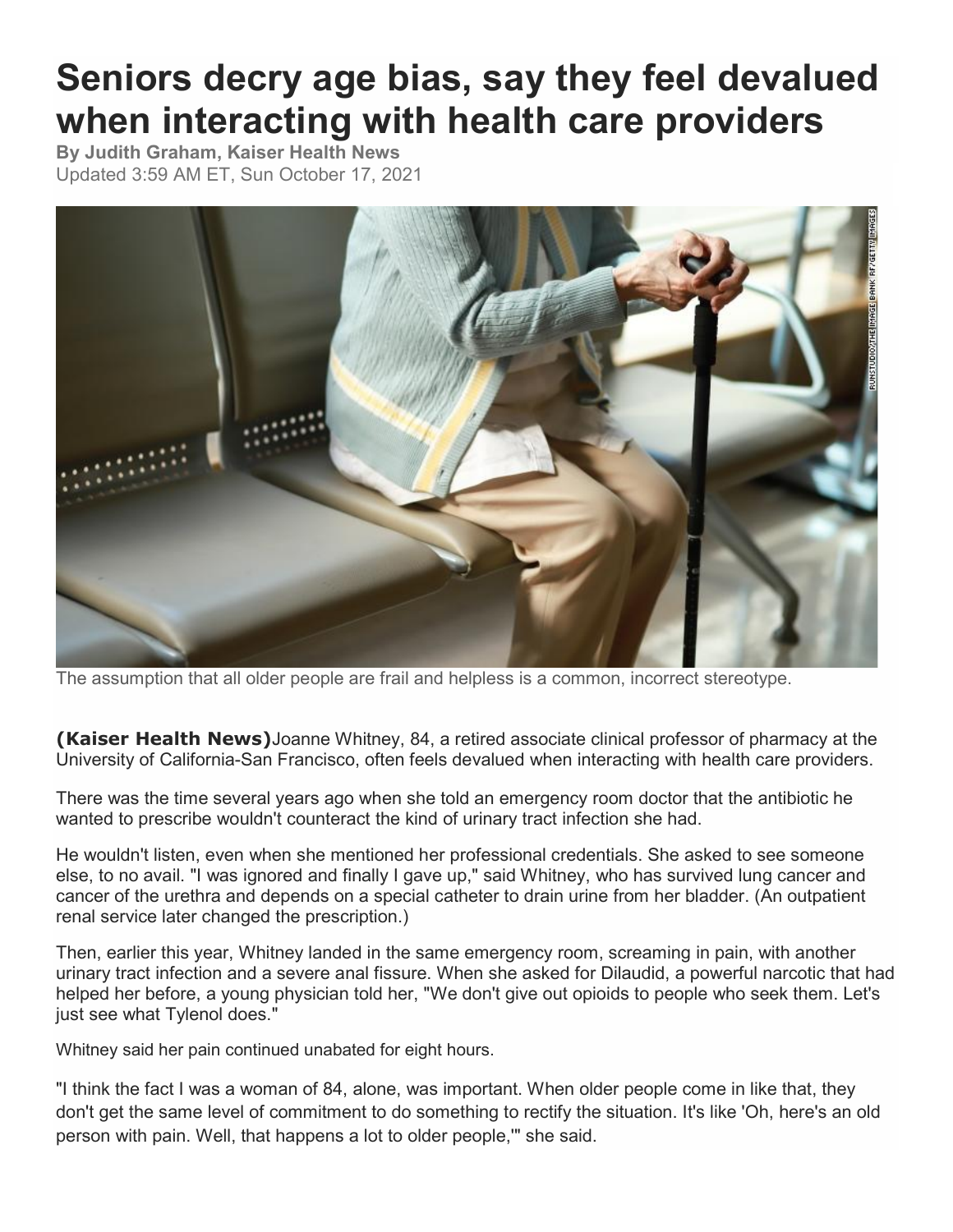Whitney's experiences speak to ageism in health care settings, a long-standing problem that's getting new attention during the Covid-19 pandemic, which has killed more than half a million Americans age 65 and older.



Ageism occurs when people face stereotypes, prejudice or discrimination because of their age. The assumption that all older people are frail and helpless is a common, incorrect stereotype. Prejudice can consist of feelings such as "older people are unpleasant and difficult to deal with." Discrimination is evident when older adults' needs aren't recognized and respected or when they're treated less favorably than younger people.

In health care settings, ageism can be explicit. An example: plans for rationing medical care ("crisis standards of care") that specify treating younger adults before older adults. Embedded in these standards, now being implemented by hospitals in Idaho and parts of Alaska and Montana, is a value judgment: Young peoples' lives are worth more because they presumably have more years left to live.

Justice in Aging, a legal advocacy group, filed a civil rights complaint with the U.S. Department of Health and Human Services in September, charging that Idaho's crisis standards of care are ageist and asking for an investigation.

## Ageism can compromise care

In other instances, ageism is implicit. Dr. Julie Silverstein, president of the Atlantic division of Oak Street Health, gives an example of that: doctors assuming older patients who talk slowly are cognitively compromised and unable to relate their medical concerns. If that happens, a physician may fail to involve a patient in medical decision-making, potentially compromising care, Silverstein said. Oak Street Health operates more than 100 primary care centers for low-income seniors in 18 states.



Emogene Stamper, of the Bronx, New York, became ill with Covid-19 in March.

Emogene Stamper, 91, of the Bronx in New York City, was sent to an under-resourced nursing home after becoming ill with Covid-19 in March. "It was like a dungeon," she remembered, "and they didn't lift a finger to do a thing for me," she said. The assumption that older people aren't resilient and can't recover from illness is implicitly ageist.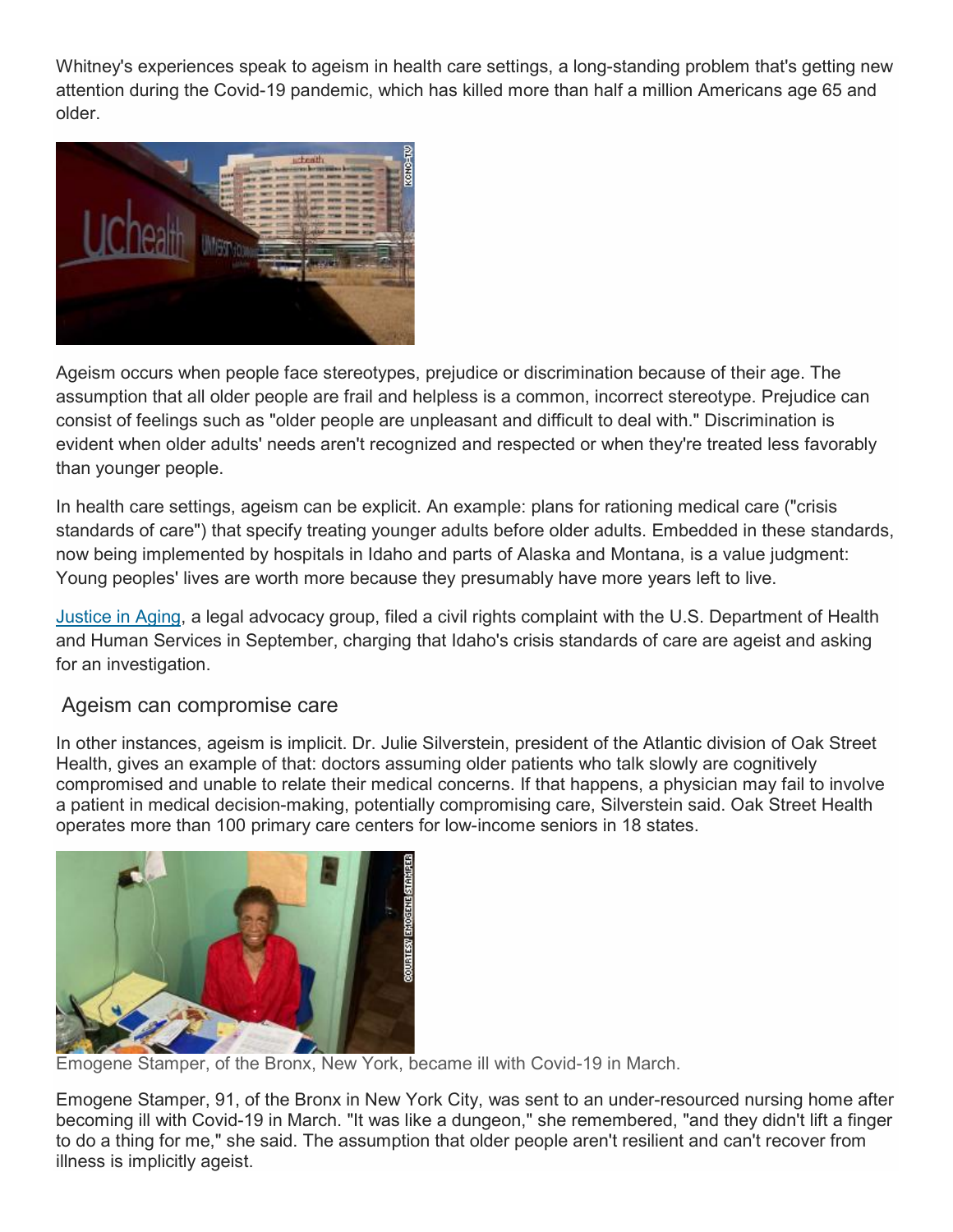Stamper's son fought to have his mother admitted to an inpatient rehabilitation hospital where she could receive intensive therapy.

"When I got there, the doctor said to my son, 'Oh, your mother is 90,' like he was kind of surprised, and my son said, "You don't know my mother. You don't know this 90-year-old," Stamper said. "That lets you know how disposable they feel you are once you become a certain age."

At the end of the summer, when Stamper was hospitalized for an abdominal problem, a nurse and nursing assistant came to her room with papers for her to sign. "Oh, you can write!" Stamper said the nurse exclaimed loudly when she penned her signature. "They were so shocked that I was alert, it was insulting. They don't respect you," she added.

Nearly 20% of Americans ages 50 and older say they have experienced discrimination in health care settings, according to a 2015 report, and it can result in inappropriate or inadequate care. One study estimates that the annual health cost of ageism in America, including over- and undertreatment of common medical conditions, totals \$63 billion.

Nubia Escobar, 75, who emigrated from Colombia nearly 50 years ago, wishes doctors would spend more time listening to older patients' concerns. This became an urgent issue two years ago when her longtime cardiologist in New York City retired to Florida and a new physician had trouble controlling her hypertension.



Nubia Escobar, 75, wishes doctors would spend more time listening to older patients' concerns.

Alarmed that she might faint or fall because her blood pressure was so low, Escobar sought a second opinion. That cardiologist "rushed me — he didn't ask many questions and he didn't listen. He was sitting there talking to and looking at my daughter," she said.

It was Veronica Escobar, an elder law attorney, who accompanied her mother to that appointment. She remembers the doctor being abrupt and constantly interrupting her mother. "I didn't like how he treated her, and I could see the anger on my mother's face," she said. Nubia Escobar has since seen a geriatrician who concluded she was overmedicated.

The geriatrician "was patient. How can I put it? She gave me the feeling she was thinking all the time what could be better for me," Nubia Escobar said.

## Feeling invisible

Pat Bailey, 63, gets little of that kind of consideration in the Los Angeles County, California, nursing home where she's lived for five years since having a massive stroke and several subsequent heart attacks. "When I ask questions, they treat me like I'm old and stupid and they don't answer," she said.

One nursing home resident in every five has persistent pain, studies have found, and a significant number don't get adequate treatment. Bailey, whose left side is paralyzed, said she's among them. "When I tell them what hurts, they just ignore it or tell me it's not time for a pain pill," she added.